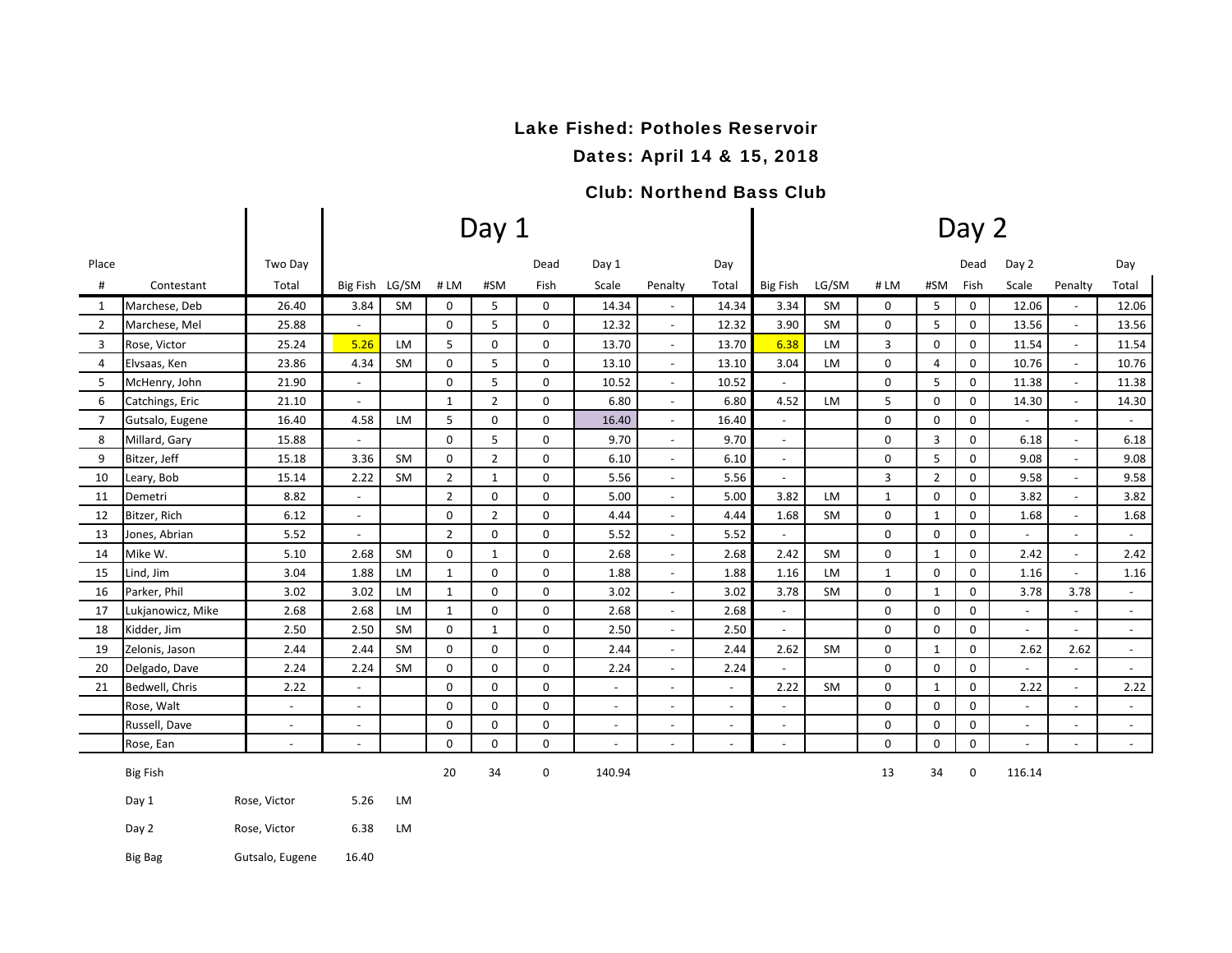# Lake Fished: Lake Chelan

Dates: June 9 & 10, 2018

### Club: Northend Bass Club

|                |                    |                 |                          |           |             | Day 1          |                |                          |                          | Day 2     |                          |           |      |                |             |                          |                              |                     |  |  |
|----------------|--------------------|-----------------|--------------------------|-----------|-------------|----------------|----------------|--------------------------|--------------------------|-----------|--------------------------|-----------|------|----------------|-------------|--------------------------|------------------------------|---------------------|--|--|
| Place          |                    | Two Day         |                          |           |             |                | Dead           | Day 1                    |                          |           |                          |           |      |                | Dead        | Day 2                    |                              |                     |  |  |
| $\sharp$       | Contestant         | Total           | Big Fish LG/SM           |           | #LM         | #SM            | Fish           | Scale                    | Penalty                  | Day Total | <b>Big Fish</b>          | LG/SM     | # LM | #SM            | Fish        | Scale                    | Penalty                      | Day Total           |  |  |
| 1              | Gutsalo, Eugene    | 20.26           | 4.30                     | <b>SM</b> | 0           | 5              | 0              | 10.50                    | $\sim$                   | 10.50     | 3.50                     | SM        | 0    | 4              | 0           | 9.76                     |                              | 9.76                |  |  |
| $\overline{2}$ | Jones, Abrian      | 18.10           | $\blacksquare$           |           | $\mathbf 0$ | 5              | $\mathbf 0$    | 8.22                     | $\overline{\phantom{a}}$ | 8.22      | 2.82                     | <b>SM</b> | 0    | 5              | $\mathbf 0$ | 9.88                     | $\overline{\phantom{a}}$     | 9.88                |  |  |
| 3              | Elvsaas, Ken       | 17.14           | 3.64                     | <b>SM</b> | 0           | 5              | 0              | 9.86                     | $\sim$                   | 9.86      | 2.54                     | SM        | 0    | 5              | 0           | 7.28                     | $\overline{\phantom{a}}$     | 7.28                |  |  |
| $\overline{4}$ | Bitzer, Rich       | 15.62           | $\sim$                   |           | $\mathbf 0$ | 5              | 0              | 8.88                     | $\overline{\phantom{a}}$ | 8.88      | $\sim$                   |           | 0    | 5              | 0           | 6.74                     | $\sim$                       | 6.74                |  |  |
| 5              | Bedwell, Chris     | 12.72           | 3.44                     | <b>SM</b> | 0           | 5              | 0              | 9.26                     | $\overline{\phantom{a}}$ | 9.26      | $\blacksquare$           | SM        | 0    | $\overline{2}$ | 0           | 3.46                     | $\sim$                       | 3.46                |  |  |
| 6              | Bitzer, Jeff       | 12.58           | $\sim$                   | SM        | 0           | 5              | 0              | 6.48                     | $\blacksquare$           | 6.48      | $\overline{\phantom{a}}$ | SM        | 0    | 5              | 0           | 6.10                     | $\overline{\phantom{a}}$     | 6.10                |  |  |
| $\overline{7}$ | Rose, Victor       | 11.52           | $\sim$                   |           | 0           | 3              | $\mathbf 0$    | 4.12                     | $\blacksquare$           | 4.12      | 2.48                     | SM        | 0    | 5              | $\mathbf 0$ | 7.40                     | $\overline{\phantom{a}}$     | 7.40                |  |  |
| 8              | Kidder, Jim        | 11.50           | 3.38                     | <b>SM</b> | 0           | 5              | 0              | 8.62                     | $\overline{\phantom{0}}$ | 8.62      | $\sim$                   |           | 0    | $\overline{2}$ | 0           | 2.88                     | $\overline{a}$               | 2.88                |  |  |
| 9              | Endicott, Jim      | 11.46           | 3.12                     | SM        | $\mathbf 0$ | 5              | $\mathbf 0$    | 11.46                    | $\blacksquare$           | 11.46     | $\overline{\phantom{a}}$ |           | 0    | $\mathbf 0$    | 0           | $\sim$                   | $\sim$                       | $\sim$              |  |  |
| 10             | Delgado, Dave      | 10.28           | 1.82                     | <b>SM</b> | 0           | 5              | 0              | 7.06                     | $\overline{\phantom{a}}$ | 7.06      | $\blacksquare$           |           | 0    | 3              | 0           | 3.22                     | $\overline{\phantom{a}}$     | 3.22                |  |  |
| 11             | Marchese, Deb      | 9.20            | 3.56                     | SM        | 0           | 5              | 0              | 9.20                     | $\blacksquare$           | 9.20      | $\overline{\phantom{a}}$ |           | 0    | $\mathbf 0$    | 0           | $\sim$                   | $\overline{a}$               | $\sim$              |  |  |
| 12             | Marchese, Mel      | 8.41            | $\sim$                   |           | 0           | 5              | 1              | 5.94                     | 0.25                     | 5.69      | $\overline{\phantom{a}}$ |           | 0    | $\overline{2}$ | 0           | 2.72                     | $\overline{\phantom{a}}$     | 2.72                |  |  |
| 13             | Rose, Walt         | 8.04            | $\blacksquare$           |           | 0           | 5              | $\overline{2}$ | 5.62                     | 0.50                     | 5.12      | $\overline{\phantom{a}}$ |           | 0    | $\overline{2}$ | 0           | 2.92                     | $\overline{\phantom{a}}$     | 2.92                |  |  |
| 14             | Millard, Gary      | 7.46            | $\overline{\phantom{a}}$ |           | 0           | 3              | 0              | 3.24                     | $\overline{\phantom{a}}$ | 3.24      | $\overline{\phantom{a}}$ |           | 0    | $\overline{3}$ | 0           | 4.22                     | $\overline{\phantom{a}}$     | 4.22                |  |  |
| 15             | Demetri            | 5.14            | $\overline{\phantom{a}}$ |           | $\mathbf 0$ | 3              | 0              | 5.14                     | $\overline{\phantom{a}}$ | 5.14      | $\overline{\phantom{a}}$ |           | 0    | $\mathbf 0$    | 0           | $\blacksquare$           | $\qquad \qquad \blacksquare$ | $\sim$              |  |  |
| 16             | Endicott, Mary Ann | 3.88            | $\sim$                   |           | 0           | 3              | 0              | 3.88                     | $\blacksquare$           | 3.88      | $\sim$                   |           | 0    | 0              | 0           | $\sim$                   | $\overline{a}$               | $\sim$              |  |  |
| 17             | Catchings, Eric    | 3.06            | $\sim$                   |           | 0           | 0              | 0              | $\overline{\phantom{a}}$ | $\blacksquare$           |           | $\blacksquare$           |           | 0    | $\overline{3}$ | 0           | 3.06                     | $\overline{\phantom{a}}$     | 3.06                |  |  |
| 18             | Russell, Dave      | 2.64            | $\sim$                   |           | 0           | 2              | 0              | 1.78                     | $\blacksquare$           | 1.78      | $\blacksquare$           |           | 0    | $\mathbf{1}$   | 0           | 0.86                     | ٠                            | 0.86                |  |  |
| 19             | Parker, Phil       | 2.56            | $\overline{\phantom{a}}$ |           | $\mathbf 0$ | $\overline{2}$ | 0              | 2.56                     | $\overline{\phantom{0}}$ | 2.56      | $\overline{\phantom{a}}$ |           | 0    | $\mathbf 0$    | 0           | $\overline{\phantom{a}}$ | $\overline{a}$               | $\omega_{\rm{max}}$ |  |  |
|                | <b>Big Fish</b>    |                 |                          |           | 0           | 76             | 3              | 121.82                   |                          |           |                          |           | 0    | 47             | 0           | 70.50                    |                              |                     |  |  |
|                | Day 1              | Gutsalo, Eugene | 4.30                     | <b>SM</b> |             |                |                |                          |                          |           |                          |           |      |                |             |                          |                              |                     |  |  |
|                | Day 2              | Gutsalo, Eugene | 3.50                     | <b>SM</b> |             |                |                |                          |                          |           |                          |           |      |                |             |                          |                              |                     |  |  |
|                | Big Bag Day 1      | Endicott, Jim   | 11.46                    |           |             |                |                |                          |                          |           |                          |           |      |                |             |                          |                              |                     |  |  |

Big Bag Day 2 Jones, Abrian 9.88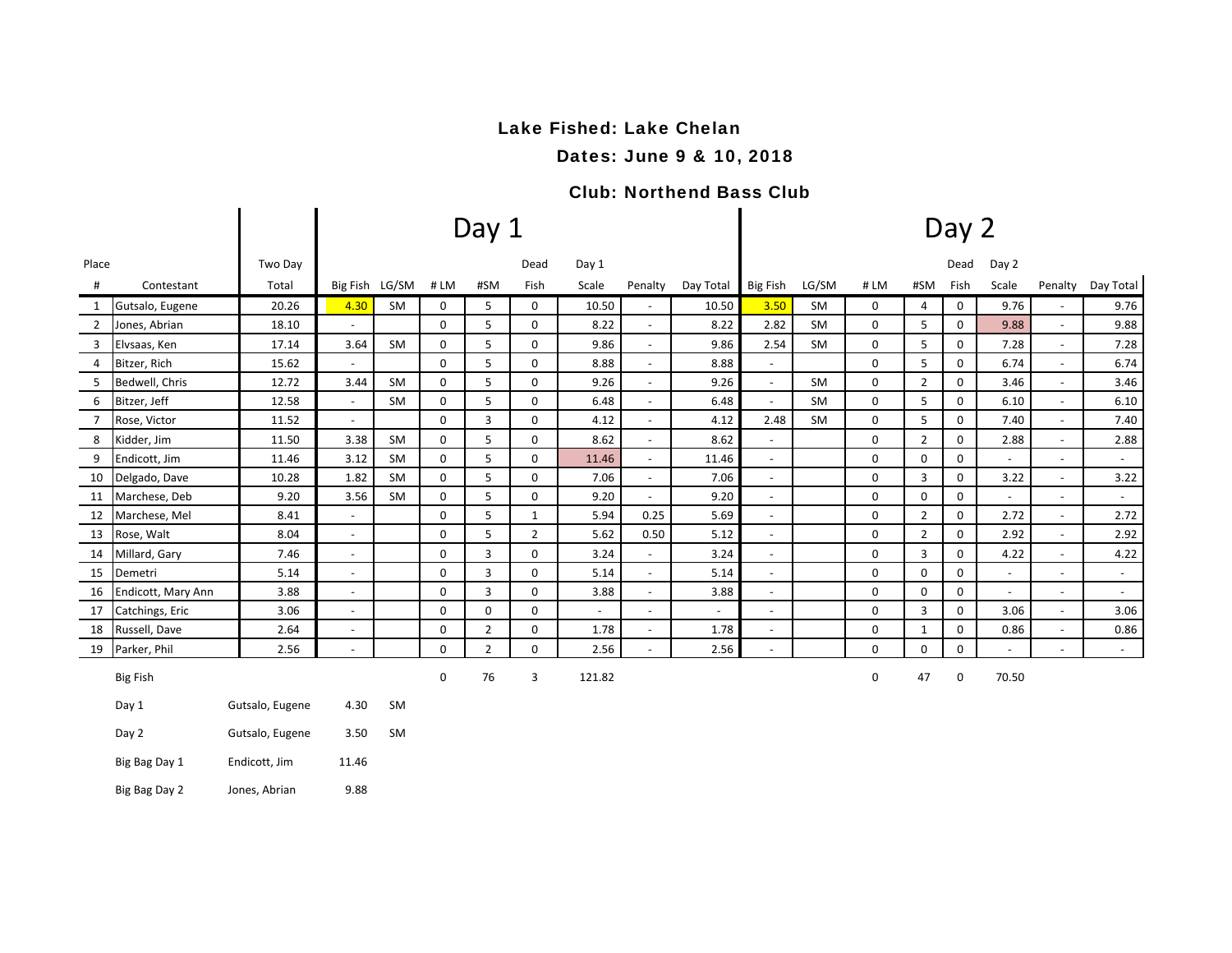# Lake Fished: Lake Washington

Dates: July 14th & 15th, 2018

### Club: Northend Bass Club

|                |                 |                          |                          |           |                | Day $1$        |             |                          |                          |                          |                          |           |              |                | Day 2        |                          |                              |                     |
|----------------|-----------------|--------------------------|--------------------------|-----------|----------------|----------------|-------------|--------------------------|--------------------------|--------------------------|--------------------------|-----------|--------------|----------------|--------------|--------------------------|------------------------------|---------------------|
| Place          |                 | Two Day                  |                          |           |                |                | Dead        | Day 1                    |                          |                          |                          |           |              |                | Dead         | Day 2                    |                              |                     |
| #              | Contestant      | Total                    | Big Fish LG/SM           |           | #LM            | #SM            | Fish        | Scale                    | Penalty                  | Day Total                | <b>Big Fish</b>          | LG/SM     | #LM          | #SM            | Fish         | Scale                    | Penalty                      | Day Total           |
| $\mathbf{1}$   | Millard, Gary   | 19.70                    | 3.30                     | <b>SM</b> | 0              | 5              | 0           | 10.12                    | $\overline{\phantom{a}}$ | 10.12                    | 2.62                     | <b>SM</b> | $\mathbf{0}$ | 5              | 0            | 9.58                     |                              | 9.58                |
| $\overline{2}$ | Marchese, Mel   | 18.51                    | 3.40                     | <b>SM</b> | 0              | 5              | 0           | 9.28                     | $\blacksquare$           | 9.28                     | $\blacksquare$           |           | $\mathbf{1}$ | 4              | 3            | 9.98                     | 0.75                         | 9.23                |
| 3              | McHenry, John   | 18.00                    | $\omega$                 |           | $\Omega$       | 4              | 0           | 6.86                     | $\blacksquare$           | 6.86                     | 3.28                     | <b>SM</b> | $\mathbf 0$  | 5              | 0            | 11.14                    | $\mathcal{L}_{\mathcal{A}}$  | 11.14               |
| $\overline{4}$ | Jones, Abrian   | 17.68                    | 3.60                     | SM        | $\mathbf 0$    | 5              | 3           | 9.66                     | 0.75                     | 8.91                     | $\sim$                   |           | $\mathbf{1}$ | 4              | $\mathbf{1}$ | 9.02                     | 0.25                         | 8.77                |
| 5              | Elvsaas, Ken    | 17.48                    | $\blacksquare$           |           | $\mathbf{1}$   | 4              | 0           | 9.02                     | $\blacksquare$           | 9.02                     | $\overline{\phantom{a}}$ |           | $\mathbf{1}$ | $\overline{4}$ | $\Omega$     | 8.46                     | $\blacksquare$               | 8.46                |
| 6              | Kidder, Jim     | 15.26                    | 3.02                     | <b>SM</b> | $\mathbf 0$    | 5              | 0           | 10.84                    | $\blacksquare$           | 10.84                    | $\overline{\phantom{a}}$ |           | 0            | 3              | 0            | 4.42                     | $\overline{\phantom{a}}$     | 4.42                |
| $\overline{7}$ | Parker, Phil    | 13.38                    | 2.90                     | <b>SM</b> | $\mathbf 0$    | 5              | 0           | 8.96                     | $\sim$                   | 8.96                     | $\overline{\phantom{a}}$ |           | 0            | 3              | 0            | 4.42                     | $\blacksquare$               | 4.42                |
| 8              | Leary, Bob      | 13.36                    | $\omega$                 |           | $\mathbf 0$    | 5              | 0           | 7.72                     | $\blacksquare$           | 7.72                     | $\blacksquare$           |           | 0            | $\overline{3}$ | 0            | 5.64                     | $\overline{\phantom{a}}$     | 5.64                |
| 9              | Bedwell, Chris  | 13.22                    | 3.06                     | SM        | $\mathbf 0$    | 5              | 0           | 8.60                     | $\blacksquare$           | 8.60                     | $\overline{\phantom{a}}$ |           | 0            | 3              | 0            | 4.62                     | $\blacksquare$               | 4.62                |
| 10             | Rose, Victor    | 12.22                    | 2.46                     | <b>SM</b> | $\mathbf 0$    | 4              | 0           | 6.58                     | $\blacksquare$           | 6.58                     | $\blacksquare$           |           | $\mathbf 0$  | $\overline{4}$ | 0            | 5.64                     | $\sim$                       | 5.64                |
| 11             | Bitzer, Jeff    | 10.56                    | 4.12                     | SM        | $\mathbf{1}$   | 4              | 0           | 10.56                    | $\blacksquare$           | 10.56                    | $\overline{\phantom{a}}$ |           | 0            | 0              | 0            | $\sim$                   | $\sim$                       | $\sim$              |
| 12             | Bitzer, Rich    | 10.32                    | $\overline{\phantom{a}}$ |           | $\mathbf 0$    | $\overline{2}$ | 0           | 5.46                     | $\blacksquare$           | 5.46                     | 4.86                     | SM        | 0            | $\mathbf{1}$   | 0            | 4.86                     | $\blacksquare$               | 4.86                |
| 13             | Russell, Dave   | 9.96                     | 1.86                     | <b>SM</b> | $\mathbf 0$    | 5              | 0           | 6.48                     | $\sim$                   | 6.48                     | $\overline{\phantom{a}}$ |           | 0            | $\overline{2}$ | 0            | 3.48                     | $\overline{\phantom{a}}$     | 3.48                |
| 14             | Endicott, Jim   | 9.74                     | 2.82                     | <b>SM</b> | $\mathbf 0$    | 5              | $\mathbf 0$ | 9.74                     | $\blacksquare$           | 9.74                     | $\sim$                   |           | $\Omega$     | $\Omega$       | $\Omega$     | $\mathcal{L}^{\pm}$      | $\sim$                       | $\sim$              |
| 15             | Catchings, Eric | 7.19                     | $\sim$                   |           | $\mathbf 0$    | 5              | 3           | 6.92                     | 0.75                     | 6.17                     | 1.02                     | SM        | 0            | $\mathbf{1}$   | $\Omega$     | 1.02                     | $\sim$                       | 1.02                |
| 16             | Delgado, Dave   | 6.38                     | 2.78                     | <b>SM</b> | $\Omega$       | 4              | $\Omega$    | 6.38                     | $\sim$                   | 6.38                     | $\blacksquare$           |           | $\mathbf 0$  | $\Omega$       | $\Omega$     | $\omega$                 | $\blacksquare$               | $\mathcal{L}^{\pm}$ |
| 17             | Greene, Matt    | $\blacksquare$           | $\overline{\phantom{a}}$ |           | $\mathbf 0$    | 0              | 0           | $\sim$                   | $\blacksquare$           | $-$                      | $\blacksquare$           |           | 0            | $\mathbf 0$    | 0            | $\sim$                   | $\sim$                       | $\sim$              |
| 17             | Rose, Walt      | $\overline{\phantom{a}}$ | $\overline{\phantom{a}}$ |           | $\Omega$       | $\Omega$       | 0           | $\overline{\phantom{a}}$ | $\blacksquare$           | $\overline{\phantom{a}}$ | ٠                        |           | $\Omega$     | $\Omega$       | $\Omega$     | $\overline{\phantom{a}}$ | $\qquad \qquad \blacksquare$ | $\sim$              |
|                | <b>Big Fish</b> |                          |                          |           | $\overline{2}$ | 72             | 6           | 133.18                   |                          |                          |                          |           | 3            | 42             | 4            | 82.28                    |                              |                     |
|                | Day 1           | Bitzer, Jeff             | 4.12                     | SM        |                |                |             |                          |                          |                          |                          |           |              |                |              |                          |                              |                     |
|                | Day 2           | Bitzer, Rich             | 4.86                     | SM        |                |                |             |                          |                          |                          |                          |           |              |                |              |                          |                              |                     |
|                | Big Bag Day 1   | Kidder, Jim              | 10.84                    |           |                |                |             |                          |                          |                          |                          |           |              |                |              |                          |                              |                     |

Big Bag Day 2 McHenry, John 11.14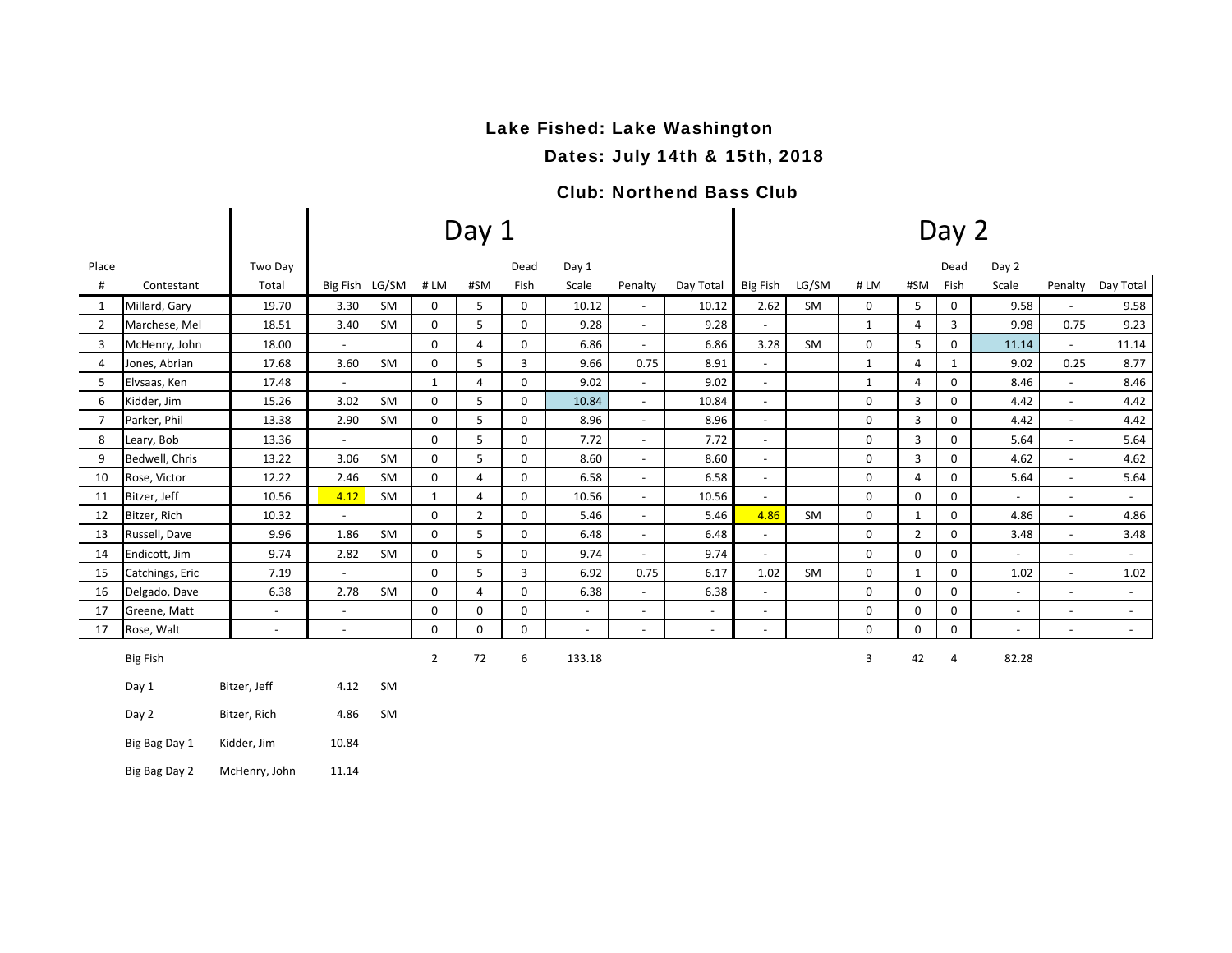## Lake Fished: Moses Lake

### Dates: August 18 & 19, 2018

#### Club: Northend Bass Club

|              |                 |         |                |           |                | Day 1          |                | Day 2                    |                          |                          |                          |           |              |                |          |                          |                          |           |
|--------------|-----------------|---------|----------------|-----------|----------------|----------------|----------------|--------------------------|--------------------------|--------------------------|--------------------------|-----------|--------------|----------------|----------|--------------------------|--------------------------|-----------|
| Place        |                 | Two Day |                |           |                |                | Dead           | Day 1                    |                          |                          |                          |           |              |                | Dead     | Day 2                    |                          |           |
| #            | Contestant      | Total   | Big Fish LG/SM |           | #LM            | #SM            | Fish           | Scale                    | Penalty                  | Day Total                | Big Fish                 | LG/SM     | #LM          | #SM            | Fish     | Scale                    | Penalty                  | Day Total |
| 1            | Gutsalo, Eugene | 31.92   | 4.44           | SM        | 4              | 1              | 0              | 14.40                    | $\overline{\phantom{a}}$ | 14.40                    | 4.72                     | <b>LM</b> | 4            | $\mathbf{1}$   | 0        | 17.52                    | $\sim$                   | 17.52     |
| 2            | McHenry, John   | 29.34   | 4.38           | SM        | $\overline{2}$ | 3              | 0              | 15.80                    | $\overline{\phantom{a}}$ | 15.80                    | 4.16                     | <b>SM</b> | 0            | 5              | 0        | 13.54                    | $\sim$                   | 13.54     |
| $\mathbf{3}$ | Greene, Matt    | 29.23   | 4.06           | SM        | 0              | 5              | $\mathbf{1}$   | 15.04                    | 0.25                     | 14.79                    | 3.56                     | <b>SM</b> | 0            | 5              | 0        | 14.44                    | $\sim$                   | 14.44     |
| 4            | Elvsaas, Ken    | 28.49   | 3.18           | <b>SM</b> | 0              | 5              | 1              | 13.86                    | 0.25                     | 13.61                    | 3.74                     | <b>SM</b> | 0            | 5              | 0        | 14.88                    | $\sim$                   | 14.88     |
| 5            | Catchings, Eric | 22.84   | 4.50           | LM        | 3              | $\overline{2}$ | $\Omega$       | 15.66                    | $\overline{\phantom{a}}$ | 15.66                    | $\sim$                   |           | $\mathbf{1}$ | 2              | 0        | 7.18                     | $\sim$                   | 7.18      |
| 6            | Delgado, Dave   | 22.02   | 2.88           | <b>SM</b> | 0              | 5              | $\overline{2}$ | 11.52                    | 0.50                     | 11.02                    | 3.04                     | <b>SM</b> | 0            | 5              | 0        | 11.00                    | $\overline{\phantom{a}}$ | 11.00     |
| 7            | Marchese, Mel   | 21.88   | 3.76           | <b>SM</b> | $\overline{2}$ | 3              | $\Omega$       | 13.32                    | $\overline{\phantom{a}}$ | 13.32                    | 3.70                     | <b>SM</b> | 0            | 4              | $\Omega$ | 8.56                     | $\sim$                   | 8.56      |
| 8            | Rose, Victor    | 18.76   | 3.18           | SM        | 0              | $\overline{2}$ | 0              | 5.98                     | $\overline{\phantom{a}}$ | 5.98                     | 4.08                     | <b>SM</b> | $\mathbf{1}$ | 3              | 0        | 12.78                    | $\sim$                   | 12.78     |
| 9            | Millard, Gary   | 15.48   |                |           | 0              | 4              | 0              | 6.86                     | $\overline{\phantom{a}}$ | 6.86                     | $\sim$                   |           | 0            | 5              | 0        | 8.62                     | $\sim$                   | 8.62      |
| 10           | Kidder, Jim     | 12.22   |                |           | 0              | $\overline{2}$ | 0              | 3.46                     | $\overline{\phantom{a}}$ | 3.46                     | 4.10                     | <b>SM</b> | 1            | $\overline{2}$ | 0        | 8.76                     |                          | 8.76      |
| 11           | Rose, Walt      | 11.10   | 2.14           | <b>SM</b> | 0              | 3              | $\overline{2}$ | 4.86                     | 0.50                     | 4.36                     | 3.34                     | <b>SM</b> | $\mathbf{1}$ | $\overline{2}$ | 0        | 6.74                     |                          | 6.74      |
| 12           | Leary, Bob      | 10.66   | 5.02           | LM        | $\mathbf{1}$   | 4              | 0              | 10.66                    | $\overline{\phantom{a}}$ | 10.66                    | $\sim$                   |           | 0            | $\Omega$       | 0        | $\overline{\phantom{a}}$ | $\sim$                   | $\sim$    |
| 13           | Bitzer, Jeff    | 10.50   |                |           | 0              | 0              | 0              | $\overline{\phantom{a}}$ | $\overline{\phantom{a}}$ | $\overline{\phantom{a}}$ | $\sim$                   |           | 0            | 5              | 0        | 10.50                    | $\sim$                   | 10.50     |
| 14           | Russell, Dave   | 9.30    |                |           |                | 3              | 0              | 6.68                     | $\overline{\phantom{a}}$ | 6.68                     | $\overline{a}$           |           | $\mathbf{1}$ | 0              | 0        | 2.62                     |                          | 2.62      |
| 15           | Jones, Abrian   | 6.68    |                |           | 0              | 5              | 0              | 6.68                     | $\overline{\phantom{a}}$ | 6.68                     | $\sim$                   |           | 0            | 0              | 0        | $\overline{\phantom{a}}$ | $\sim$                   | $\sim$    |
| 16           | Sergi           | 1.02    | 1.02           |           | 0              |                | $\mathbf 0$    | 1.02                     | $\overline{\phantom{a}}$ | 1.02                     | $\overline{\phantom{a}}$ |           | 0            | 0              | 0        | $\overline{\phantom{a}}$ | $\sim$                   | $\sim$    |

48 6 145.80 9 44 0 137.14

Big Fish

| Day 1         | Leary, Bob      | 5.02  | LM  |
|---------------|-----------------|-------|-----|
| Day 2         | Gutsalo, Eugene | 4.72  | IM. |
| Big Bag Day 1 | McHenry, John   | 15.80 |     |
| Big Bag Day 2 | Gutsalo, Eugene | 17.52 |     |